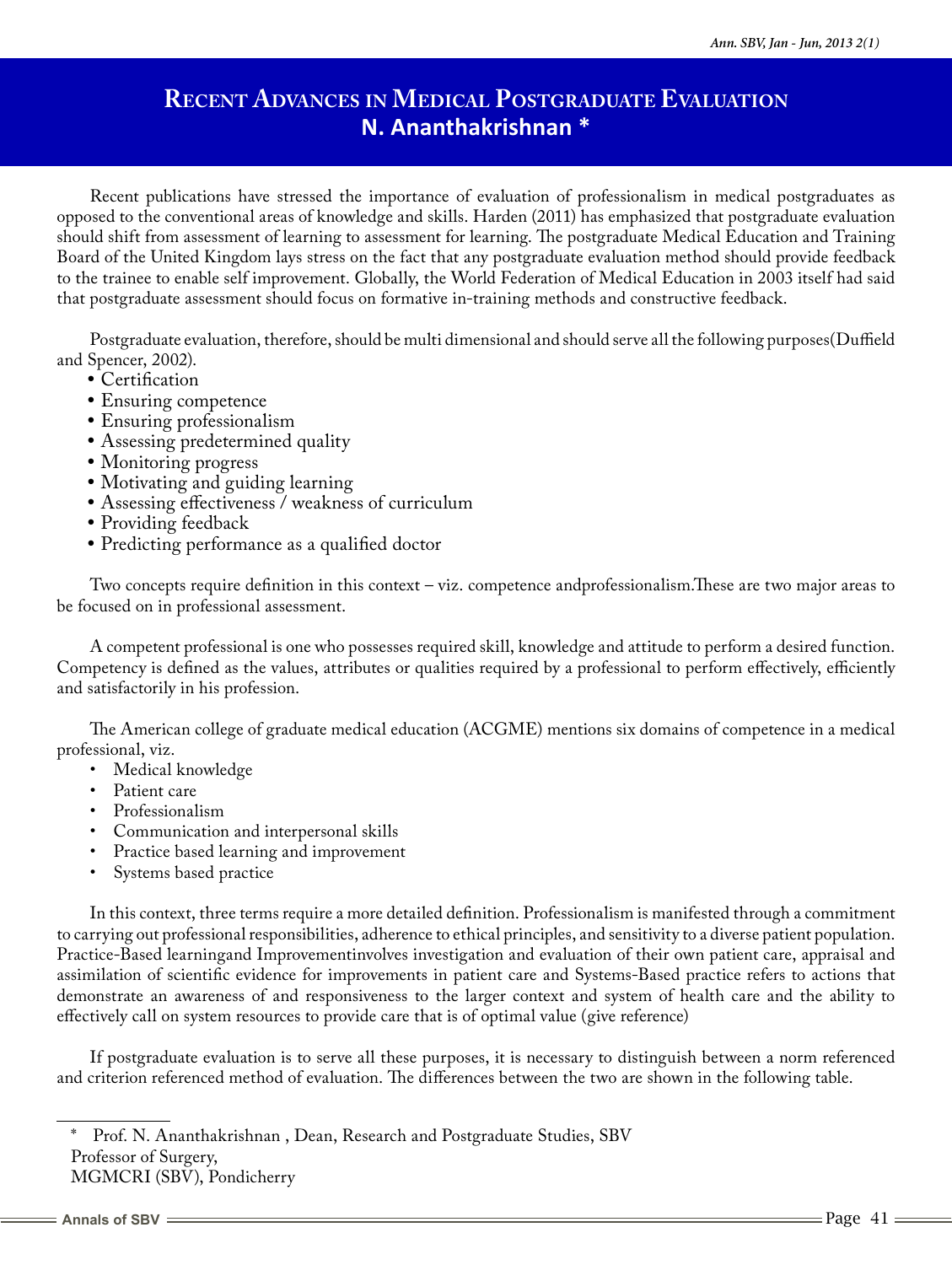| Criterion referenced evaluation                                    | Norm referenced evaluation                              |
|--------------------------------------------------------------------|---------------------------------------------------------|
| Candidate is assessed against fixed acceptable level of            | Candidate is assessed against arbitrarily fixed norms   |
| performance without reference to other candidates                  | (pass marks) and generally in comparison to his peers   |
| Acceptable level of performance is high for must know              | Level of acceptability is irrespective of importance of |
| and must do areas                                                  | outcome being tested                                    |
| Consensus between examiners is mandatoryas to what is              | Less emphasis on consensusbetween examiners on what     |
| the acceptable level                                               | is acceptable                                           |
| Is applicable to areas where skill assessment is very<br>important | Is more applicable for knowledge assessment             |

It is seen, therefore, that only a criterion referenced system of evaluation can meet needs of postgraduate assessment as per recent requirements.

Several questions need to be asked before a postgraduate evaluation (Swing, 2002). These are

- What are the competencies to be assessed?
- Is there a need to assess some or all of them?
- Is the competency assessable?
- Is (are) there (a) suitable method(s) / tool(s)?
- Should assessment be continuous or terminal?
- What should be the size of sample for reliability?
- What is the purpose of the score obtained?
- To the individual
- To the institution
- To society

It is necessary to ask ourselves whether the current methods of postgraduate assessment meet these requirements. The current methods of postgraduate assessment and the problems with these are shown in the following table.

| Conventional methods of                                                                                                                | Issues with conventional methods of                                                                                                                                                                                                                                              |
|----------------------------------------------------------------------------------------------------------------------------------------|----------------------------------------------------------------------------------------------------------------------------------------------------------------------------------------------------------------------------------------------------------------------------------|
| postgraduate Assessment                                                                                                                | postgraduate assessment                                                                                                                                                                                                                                                          |
| $\bullet$ Theory<br>• Practical<br>• Clinical<br>• Viva Voce<br>• Ward Rounds<br>$\bullet$ OSCE<br>• Dissertation<br>$\bullet$ Logbook | • Lack concurrent, construct<br>and predictive validity<br>• Are tested in an unreal<br>situation<br>• Are not in conformance with<br>Miller's pyramid and do not<br>test the higher levels<br>· Lack direct observation<br>· Have little or no scope for<br>feedback to trainee |

To some extent the deficiencies of the listed methods can be compensated by internal evaluation on an ongoing and continuous basis. Unfortunately internal assessment has no weightage at all in the current scheme of things as far as postgraduate evaluation is concerned in India.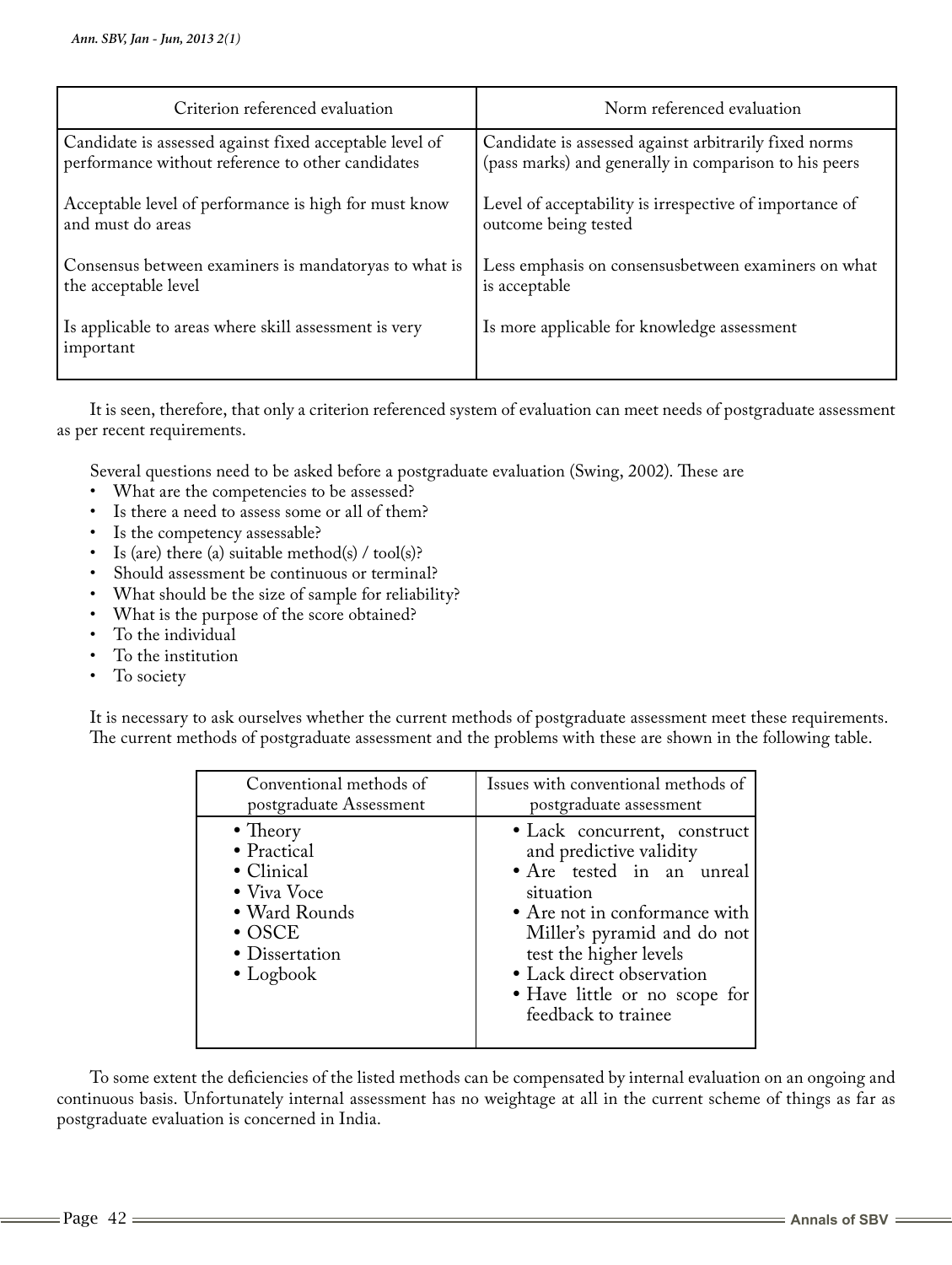A new term has, therefore, evolved in the context of postgraduate evaluation. This is Workplace based assessment **(WPBA). WPBA** implies

• The assessment of working practices based on what doctors actually do in a clinical setting, predominantly carried out in the workplace itself

• Collecting information on performances from various sources both for assessment and for feedback. (PGME & Training board, UK)

An excellent review of methods of WPBA has recently been published(Singh and Sood, 2013). There are other very perspicacious articles on WPBA and assessment of competencies. This presentation has drawn heavily from some of the landmark publications listed at the end.

## **In general WPBA,**

- Focuses on skills
- Is less subjective since it uses multiple sources of information
- Provides feedback
- Provides a broader and more representative sampling, hence more valid
- Enable longitudinal assessment
- Is in alignment with learning in work place

There are several examples of WPBA each applicable to a different requirement of evaluation, for e.g.

- Documentation of work experience
- Logbooks, clinical encounter cards (CEC),
- Observation of individual clinical encounters
- Mini-cex, DOPS, video-consultation assessment, standardized patients,
- Discussion on individual clinical cases
- Case based discussion (CBD), chart-stimulated recall (CSR), mini PBAs
- Audits
- Multi source feedback (360<sup>0</sup>), patient satisfaction surveys,
- Portfolios

The following section gives some details about the various methods of WPBA.

**Clinical encounter cards (CECs):** In this method, the student fills up computer readable cards, one for eachpatient and enters all data about that patient in thecard including initial and followup details. These cards are read by assessors / tutors at regular intervals largely with the purpose of determining whether the candidate has sufficient clinical exposure. If the tutor finds that there are areas which are inadequately covered either by way of variety or number, then a feedback sis given so that the areas of deficiency may be made up.

**Mini clinical evaluation exercise (Mini-Cex):**It is similar to a case presentation with few differences. The encounter between the assessed and the assessor lasts for 10-15 minutes while a patient is being examined and focuses on skills such as history taking, physical examination, clinical judgment, communication with patients, time management and overall decision making. As is normal for all WPBA methods there is a session at the end for feedback. Mini-cex has been found to be a reliable method of assessing clinical examination and decision making skills,

**Direct Observation of Procedural skills (DOPS):** This is similar to mini-cex but instead of focusing on examination skills, targets adequacy of procedural skills. The duration is same as for mini-cex. It has an advantage over OSCE in thatit is not constrained by the artificial time limit imposed on an OSCE station which isusually a maximum of about 5 minutes. OSCE does not permit observation of skills whichrequire a longer duration. Once again since there are multiple such encounters annually involving multiple assessors, validity is increased and subjectivity reduced. Feedback is once again a mandatory part of the process.

**Case based Discussion (CbD) and Chart Stimulated Recall (CSR):**The purpose of CbD and CSR are different although the process is essentially the same. In CSR the focus is on ability to defend and justify one's line of management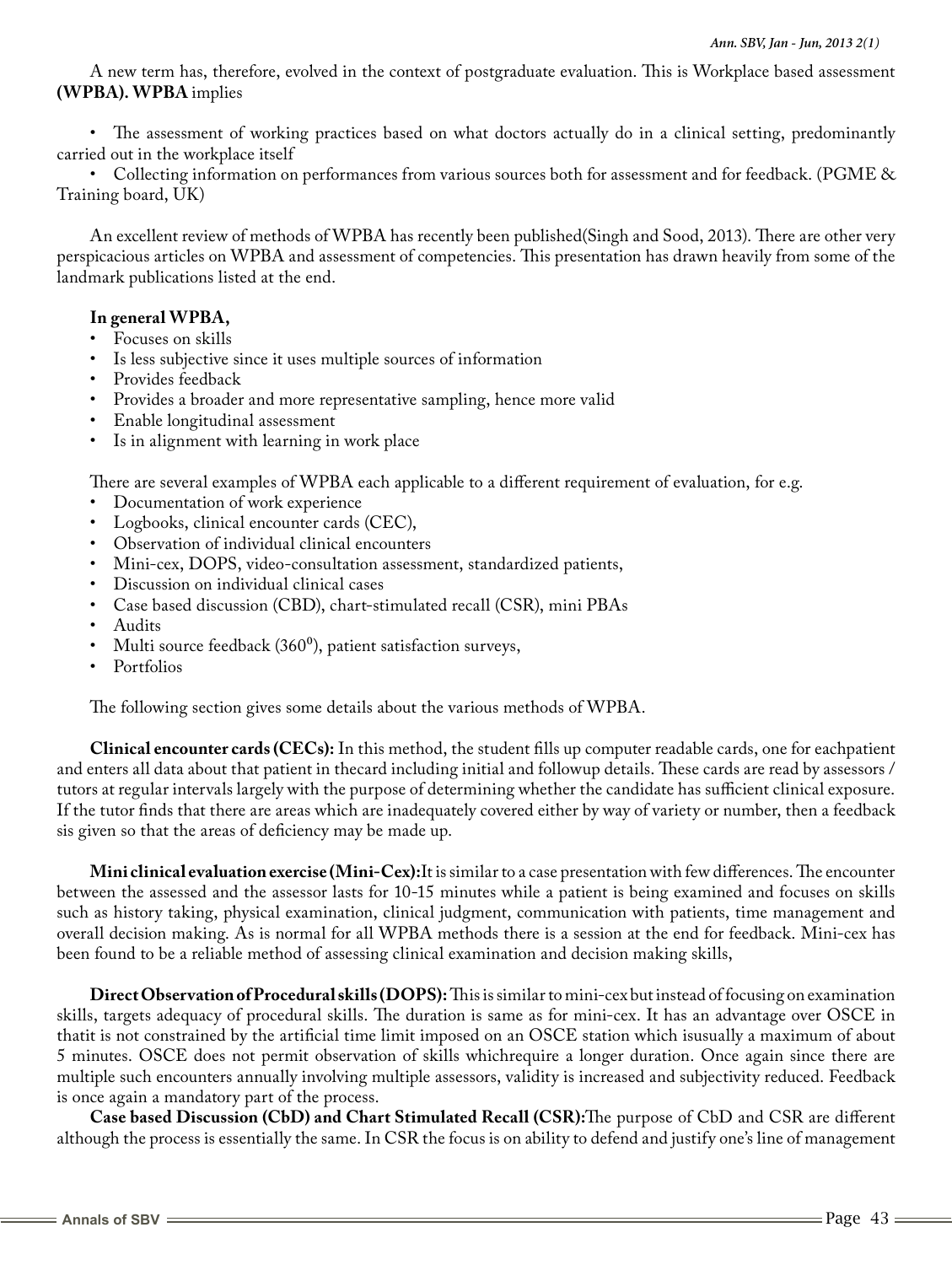#### *Ann. SBV, Jan - Jun, 2013 2(1)*

concerning a patient who has been seen and managed in the past and whose details are retrieved from the medical charts whereas in CbD, the focus is on planning and management of a freshly admitted patient. Both procedures involve sessions of about 15 minutes for encounter and are followed by detailed feedback highlighting errors.

**Mini-peer assessment tool (m-PAT):**This is done by a assessors from peers / supervisors who periodically fillup appropriate forms focusing on technical / interpersonal / team works skills and professionalism. Comments from patients, if considered relevant, may be included verbatim. M-PAT is a limited method of multisource feedback since the assessors are limited to peers and supervisors.

**MSF (360<sup>o</sup>):** This is by far the most significant aspect of postgraduate assessment from the point of view of professionalism. It is similar to **mini-PAT** but involves a larger pool for feedback – peers, other health care professionals, patients, relatives, etc. The aim is to obtain insight into trainee's work habits, team work, interpersonal relations, professionalism etc. It is generated confidentially and may include written feedback, verbatim reports, narratives etc

**Portfolio:** This is atool for collecting, storing and presenting comprehensive evidence regarding competence at all stages of training. It contains both educational experiences (procedures, case presentations, seminars, journal clubs etc.) and reflections of the student on those learning experiences. This latter aspect makes it different from log books. Portfolios also contain all academic records found in logbooks such as record of publications, critical incidents during training, performance on WPBA and other evaluation tools. Portfolios are assessed periodically and feedback is given to the candidate.

Portfolios are very useful for assessing **professionalism, practice based improvement and clinical performance** over a period of time. They are a true reflection of work place performance. However, portfolios are very labor intensive and requires trained faculty.

## **Advantages of portfolios:**

- Assesses what is not easily assessed
- Assesses range of curricular outcomes
- Facilitates learning
- Is continuous
- Authentic / real life<br>• Multiple assessment
- Multiple assessment methods
- Identifies poor performers early
- Assesses extent of learning
- Demonstrates self expression / creativity
- Gives feed back

To summarize WPBAmethods have several advantages such as:

- High validity and reliability (correlates well with other measuring instruments)
- Subjectivity is reduced by multi-sourcing encounters and feedbacks
- High degree of feasibility
- Generally requires less time for individual encounters
- Highest degree of feedback

One important requirements of postgraduate evaluation is to match the evaluation tool with the objective. Unmatched evaluation tools would neither have validity nor would they be reliable indicators of performance. The following are suggested tools for evaluation of various competencies (Reference).

## **Competence: Thinking critically, decision making, problem solving**

- Problem oriented objective items
- Mini PBAs
- Simulated Patient Management Problems (SPMP)
- Chart based discussion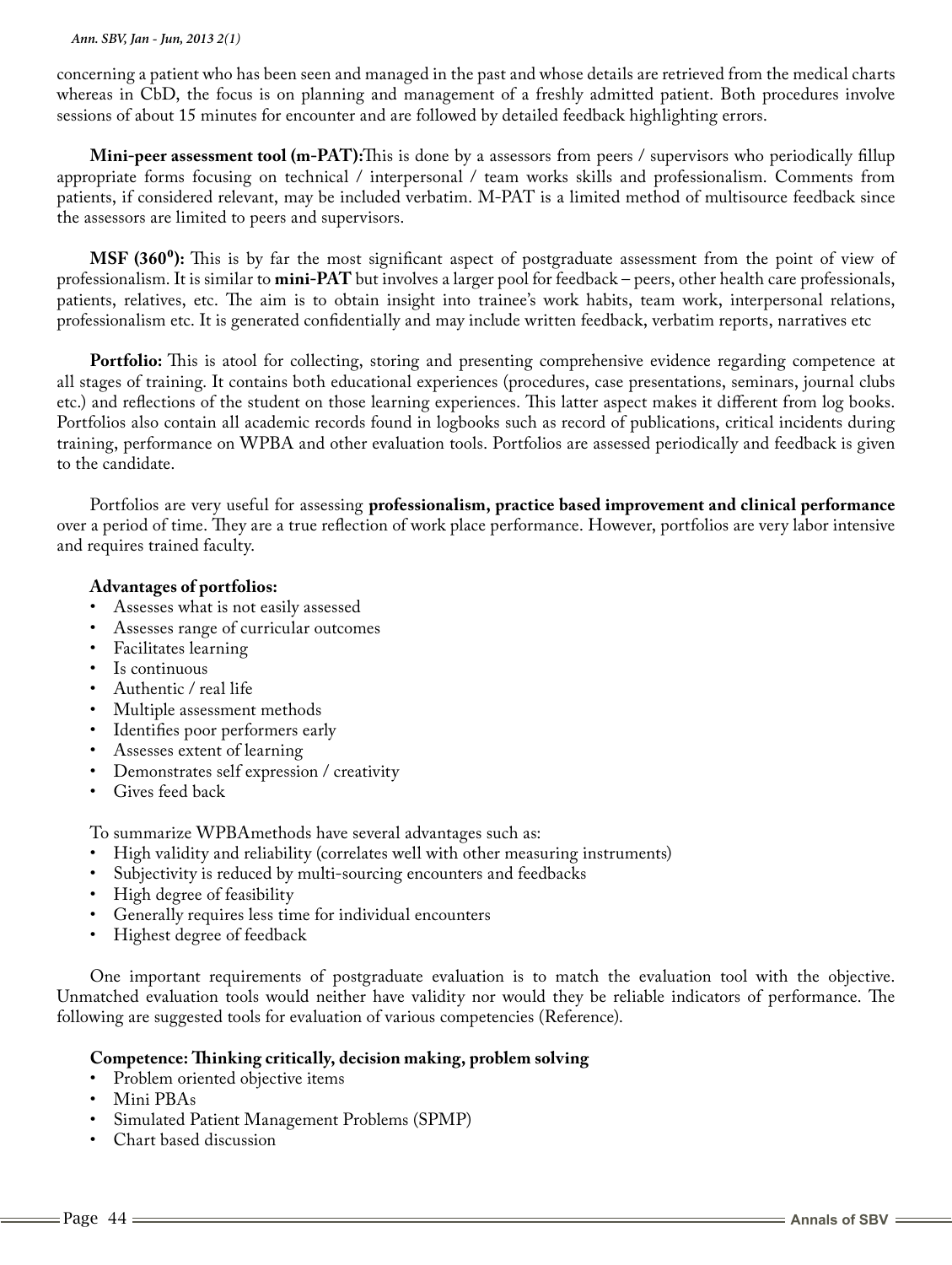- CbD, CSR
- **MSF**
- Viva voce higher order
- Field work
- Project work
- Group work

## **Competence:Procedural skills**

- DOPS
- OSCE
- Bedside clinics
- Standardized patients
- Performance on Simulators with check lists
- Portfolios and logbooks

## **Competence: Accessing and managing information**

- Dissertation
- Journal clubs
- Topic reviews
- Projects
- Case logs

## **Competence: Demonstrating knowledge and understanding**

- Written examination
- Essays
- SAQs
- MCQs
- SPMP
- Oral examination
- Writing a report<br>• Topic presentation
- Topic presentation and response to questions
- Reviewing a journal article
- MSF

## **Competence: Listening and communication skills**

- 360°
- Peer assessment
- Video recorded patient encounter / or relatives encounter
- OSCE with checklists
- Field work
- Oral presentation / oral examination / case presentation
- Written presentation
- 
- Summarizing<br>• Discussion / d Discussion / debate / role play
- Ward rounds
- Taking UG classes / giving health education talks

## **Competence: Attitude, ethics andprofessionalism**

- Multi source feedback
- Patient surveys
- Video recorded patient or relative encounter
- Direct observation of performance
- Attendance and regularity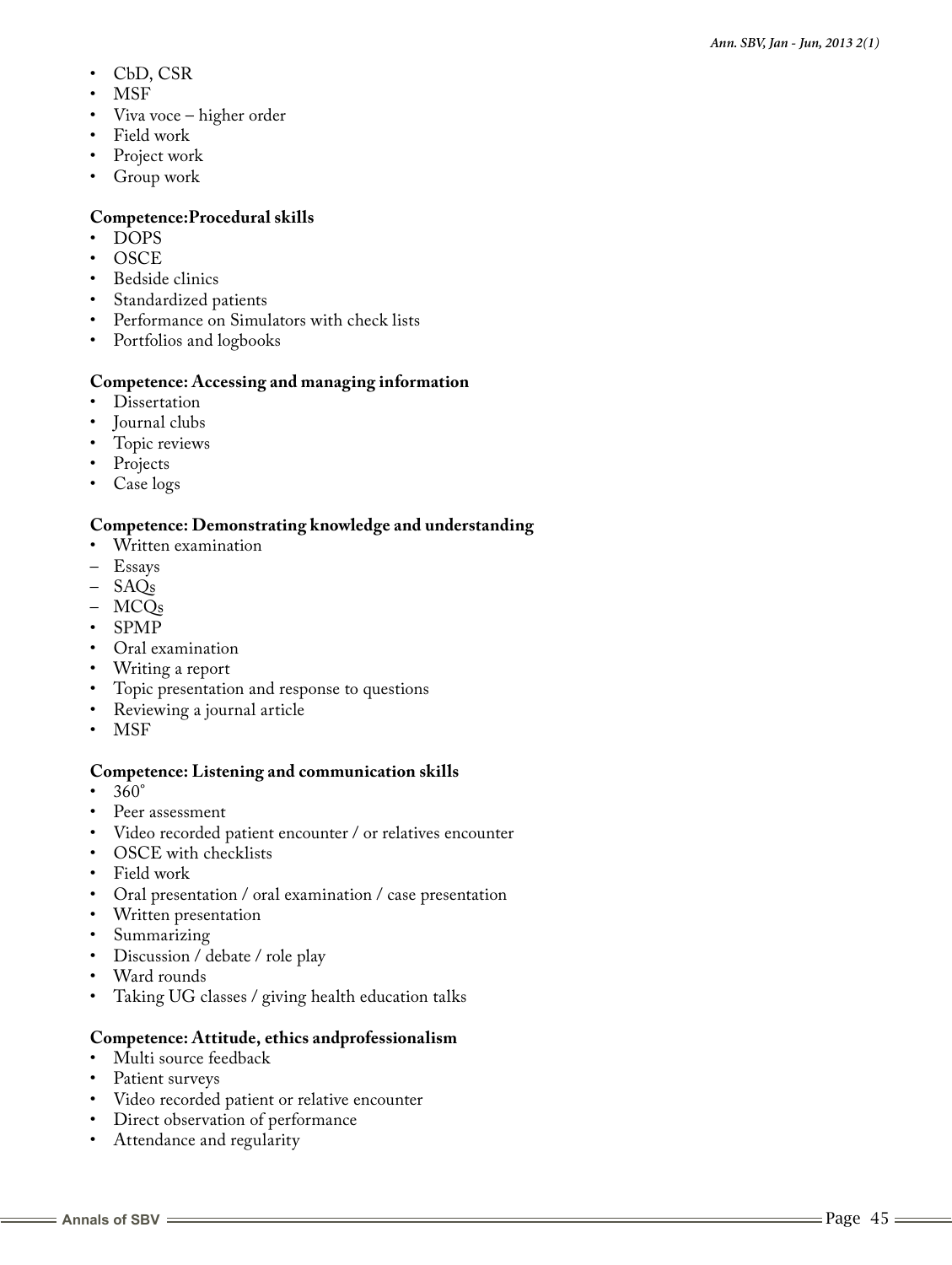## **Competence: Managing and developing oneself, self learning, CPD**

- Portfolio
- Group work
- Attendance at CMEs, conferences, interdepartmental meetings
- Faculty feedback
- **Projects**
- Problem solving exercises

#### **Competence: Originality and creativity**

- Portfolio
- Ward rounds
- **Projects**
- Faculty feed back

#### **Competence: Systems based practice**

- MSF
- Record reviews
- Patient surveys
- Portfolios

#### **Competence: Practice based learning and improvement**

- Portfolios
- CSR
- Record reviews
- MSF
- Case logs
- Patient surveys

To summarize, it is necessary considering the needs of society,amongst whom postgraduates will ultimately serve, the methods chosen to make sure that they fully meet the requirements of the job of expected of them should not only becriterion referenced, a system in which they are judged not in comparison to their fellows but against fixed standards, but also should have other characteristics.

Those who have the role of certifying adequacy of training must be able to match newer methods of assessment to the competency to be evaluated, critically examine these newer methods with reference to their applicability to their own disciplines for formative evaluation initially and subsequently for summative evaluation fully understanding the relationship between purpose of assessment, competency to be evaluated and the tool selected for that purpose.

## **Suggested further reading**

1. Selecting methods of assessment (unpublished material.

http://www.brookes.ac.uk/services/ocsld/resources/methods/html

- 2. Toolbox of Assessment methods ACGME Outcomes project, American Board of Medical Specialties, version 1.1, September 2000.
- 3. Ballie S,Rhind S. A guide to Assessment Methods in Veterinary Medicine. Version 1.1, September, 2008.
- 4. Swing SE. Assessing the ACGME General Competencies: |General Considerations and Assessment Methods. Academic Emergency Medicine2002; 9: 1278-1288.
- 5. Wass V, Van der Veuten C, Shatzer J, Jones R. Assessment of Clinical competence Lancet 2001; 357: 945-9.
- 6. Norcini J, Burch V. Workplace-based assessment as an education tool: AMEE Guide No.31.Medical teacher 2007; 29:855-871.
- 7. Norcini J, McKinley DW. Assessment methods in medical education. Teacher and Teacher Education 2007; 23:239-50
- 8. Lamber W, Schuwirth T, Van der Vleuten C. Programmatic assessment: From assessment of elarning to assessment for learning. Medical Teacher 2011; 33: 478-485.